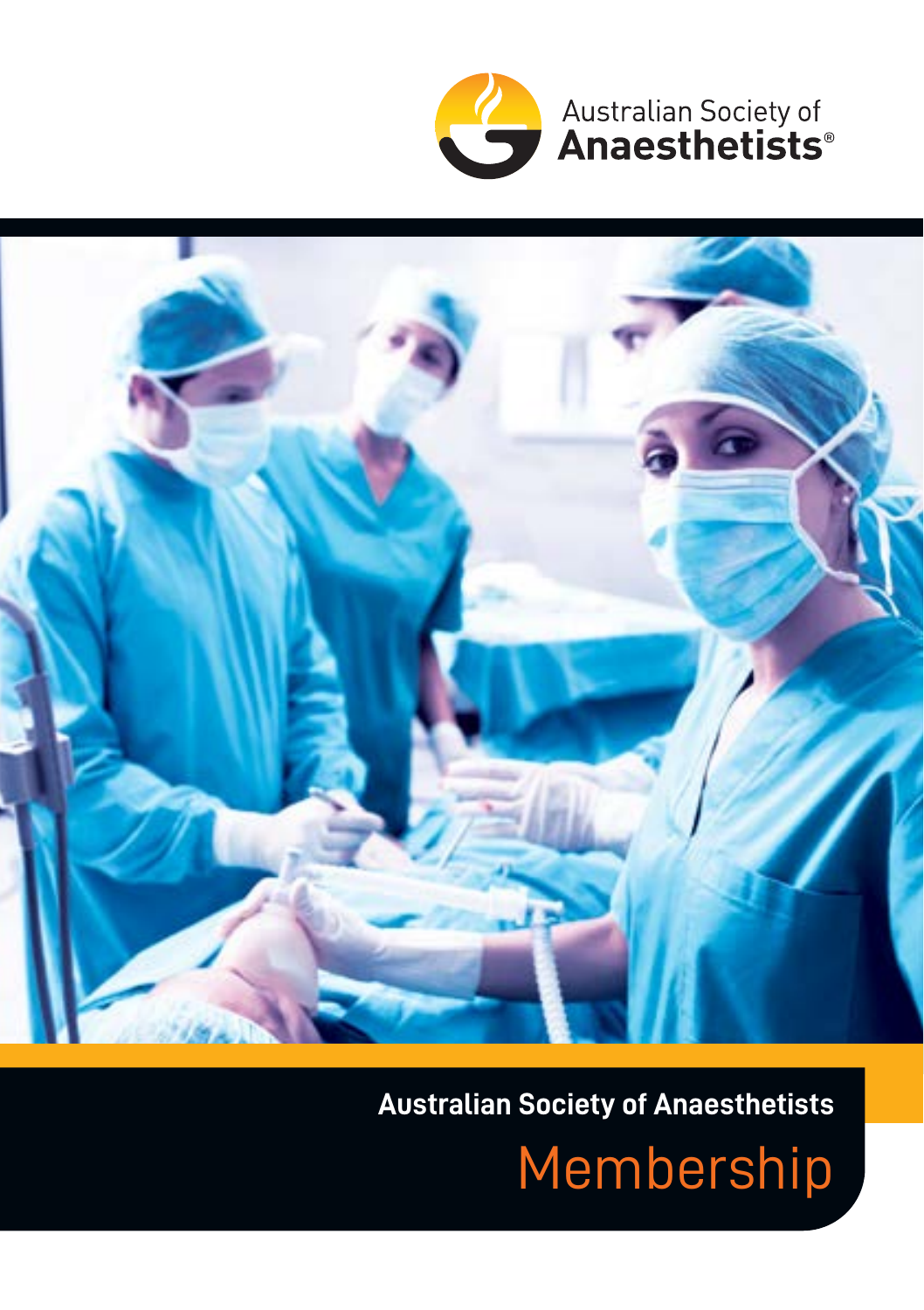#### **WHO ARE WE?**

The Australian Society of Anaesthetists is a not-for-profit organisation dedicated to supporting and connecting Australian anaesthetists.

### **WHAT WE DO**

We work with and for our members to ensure the highest professional standards possible are implemented.

Our primary focus is on the professional interests of our members and their wellbeing.







# OUR MISSION

*To support, represent and educate Australian anaesthetists in providing the highest standard of anaesthesia perioperative medicine and pain medicine to the community.*

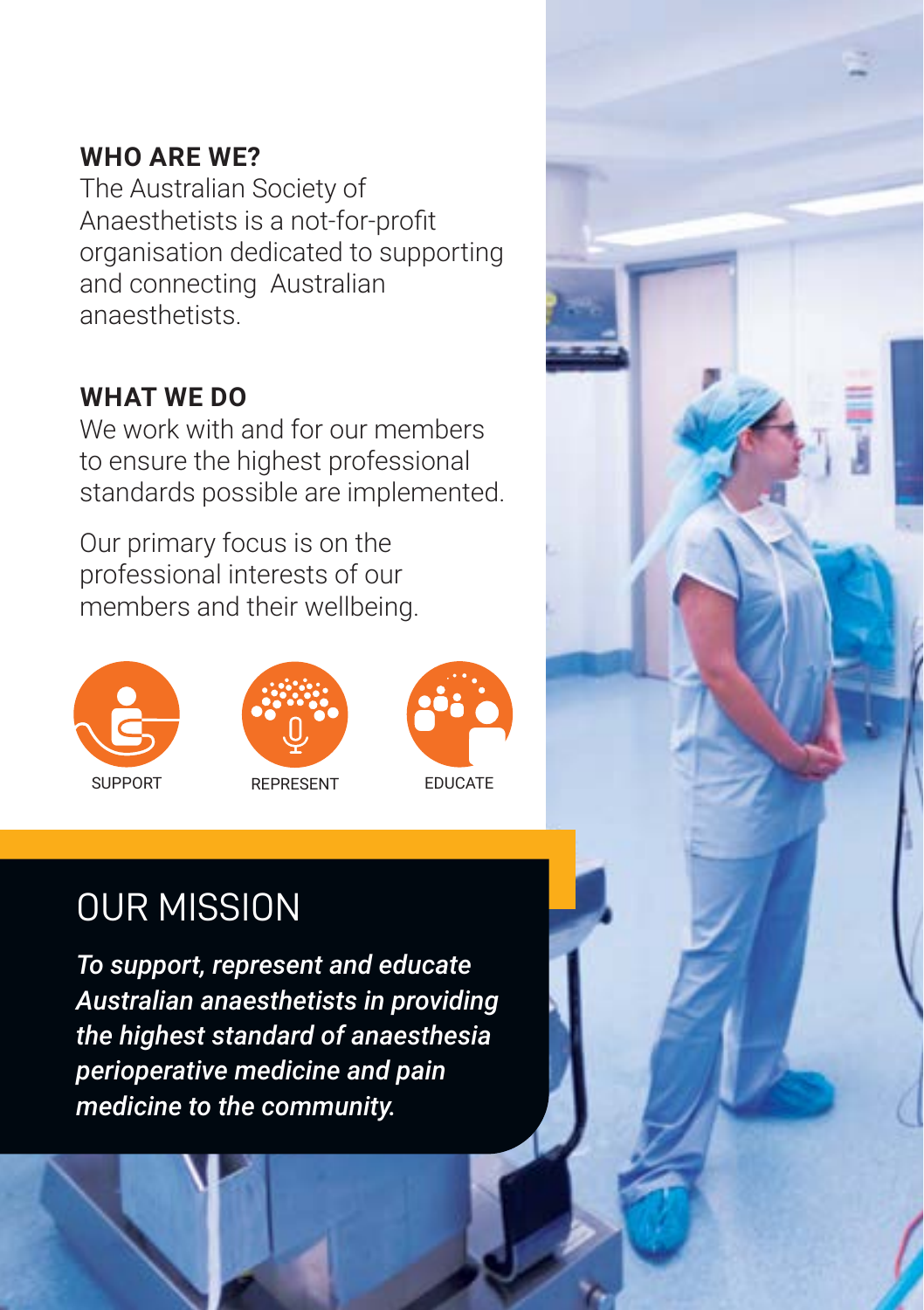

# MEMBERSHIP BENEFITS

### **ADVOCACY AND REPRESENTATION**

At a wide range of levels including federal and state governments, private health insurers and other medical organisations.

### **EDUCATION AND EVENTS**

- Online anaesthetic modules
- Awards, prizes & research grants
- National Scientific Congress
- Trainee members workshops
- Practice managers conference
- CMEs

### **PUBLICATIONS**

- Anaesthesia and Intensive Care
- Relative Value Guide
- Australian Anaesthetist

### **HISTORICAL COLLECTION**

- Harry Daly Museum
- Richard Bailey Library

### **ASA ADVANTAGE PROGRAM**

A range of benefits available exclusive to our members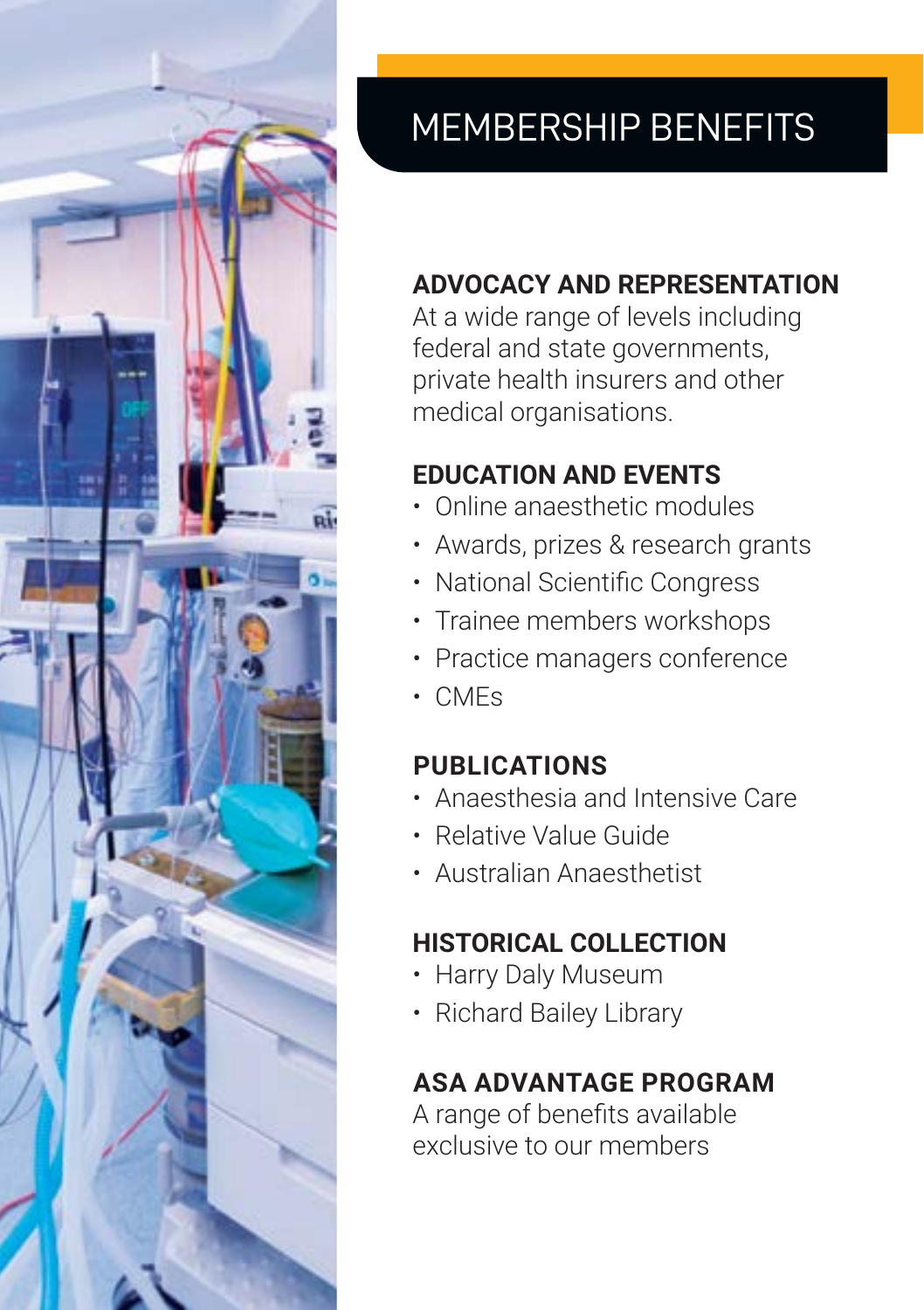## ADVOCACY & REPRESENTATION

We advocate and collaborate with key organisations in both the public and private sectors to represent our members, including:

- Federal and state governments
- Private health insurers
- Other medical organisations including AMA and ANZCA

Our dedicated policy team to assist members and their practice staff with concerns including:

- Position statements
- Informed financial agreement and billing
- ASA submissions
- Complaint handling
- Anaesthesia rebates and fees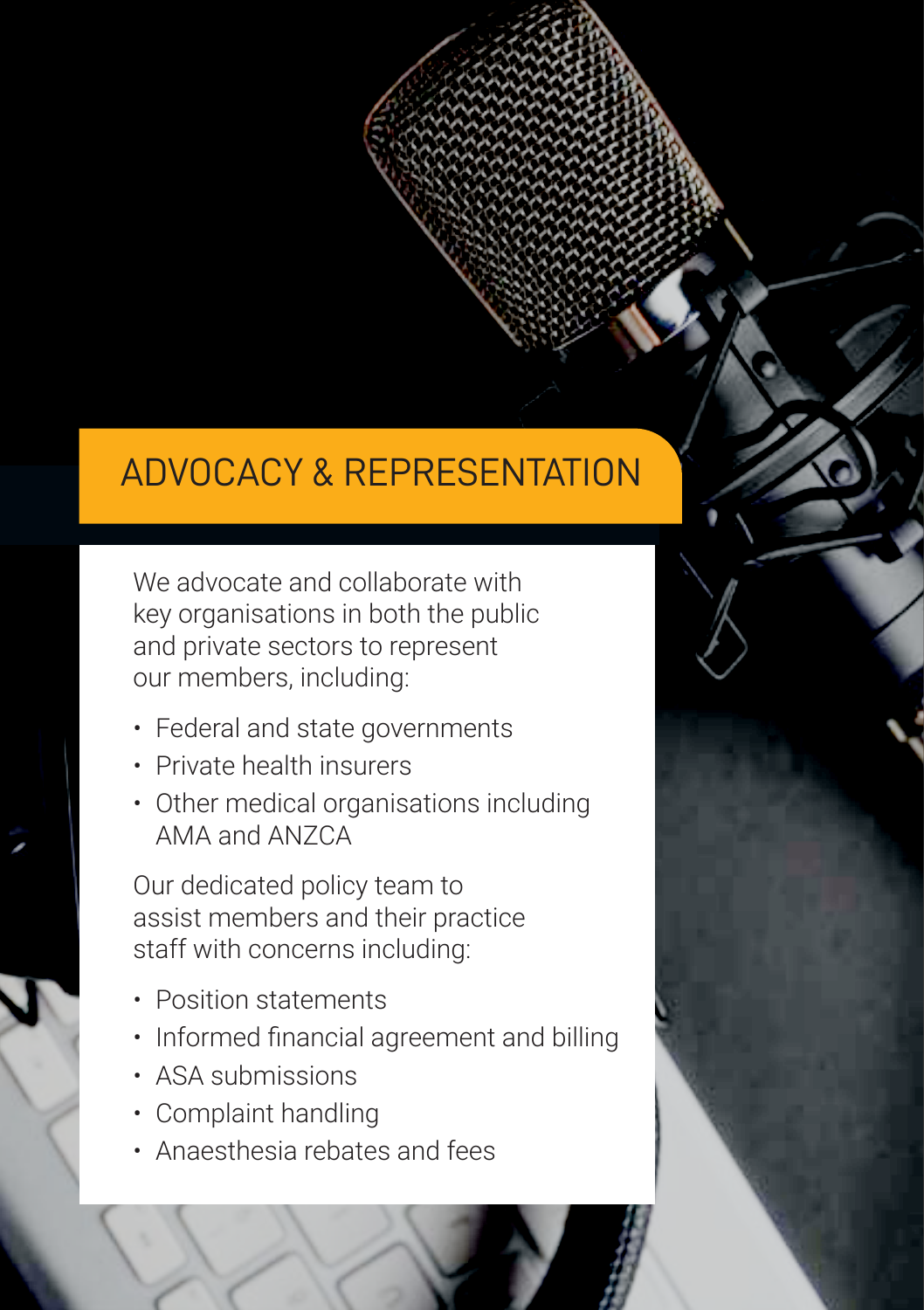# PUBLICATIONS

Access to our wide range of publications:

- The Anaesthesia and Intensive Care journal – available online and hard copy
- The Australian Anaesthetist member magazine provides valuable reports and information on the specialty and activities of the Society
- The ASA Relative Value Guide available online, hard copy and app – provides comprehensive and accurate advice on billing and helps decipher the Medicare and private insurance rebate systems

Useful material available for purchase to assist members in their practice:

- Anaesthesia and You brochure to help anaesthetists inform patients on the terms and risks associated with anaesthesia
- Pre-anaesthesia assessment forms
- ASA branded medical warning cards to help identify patients who have experienced an anaesthetic incident



**Volume 49**│Number 5│September 2021





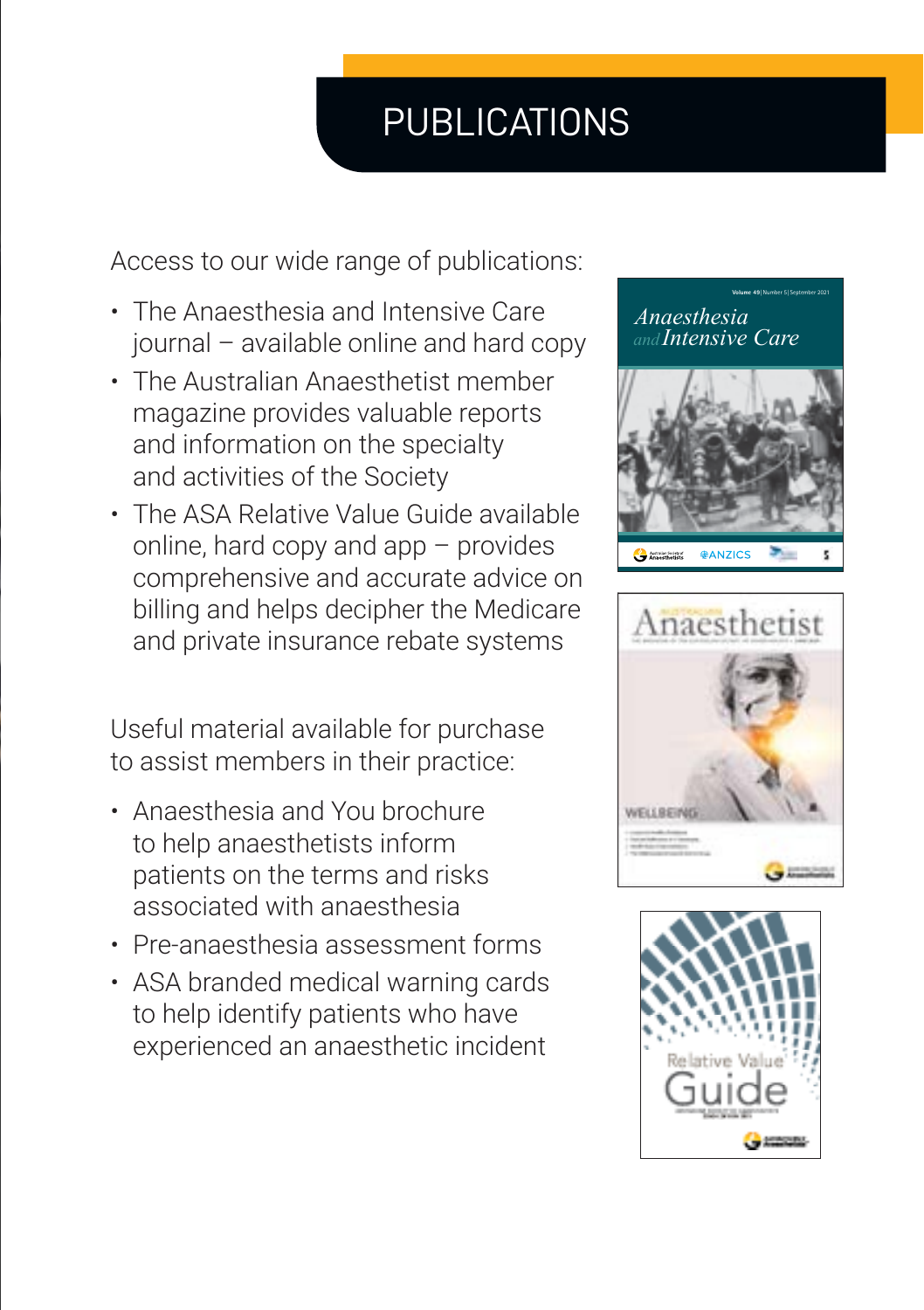# EDUCATION & EVENTS

We are committed to promoting educational opportunities. Members have access to the following educational resources:

- Awards, prizes and research grants that support scientific endeavours and highlight excellence in the field
- CPD Compendium; an easy way to help you collate, organise and manage your CPD activities
- iamonline (online interactive anaesthetic modules), earn CPD points by completing these interactive modules which cover professional development and risk management
- Australian and New Zealand Tripartite Anaesthetic Data Committee (ANZTADC)

We run a variety of state and national events throughout the year including:

- Annual National Scientific Congress members receive a discount on their registration
- State and territory run SIGs and CMEs (in conjunction with ANZCA and NZSA)
- Annual practice managers conference
- Workshops for trainees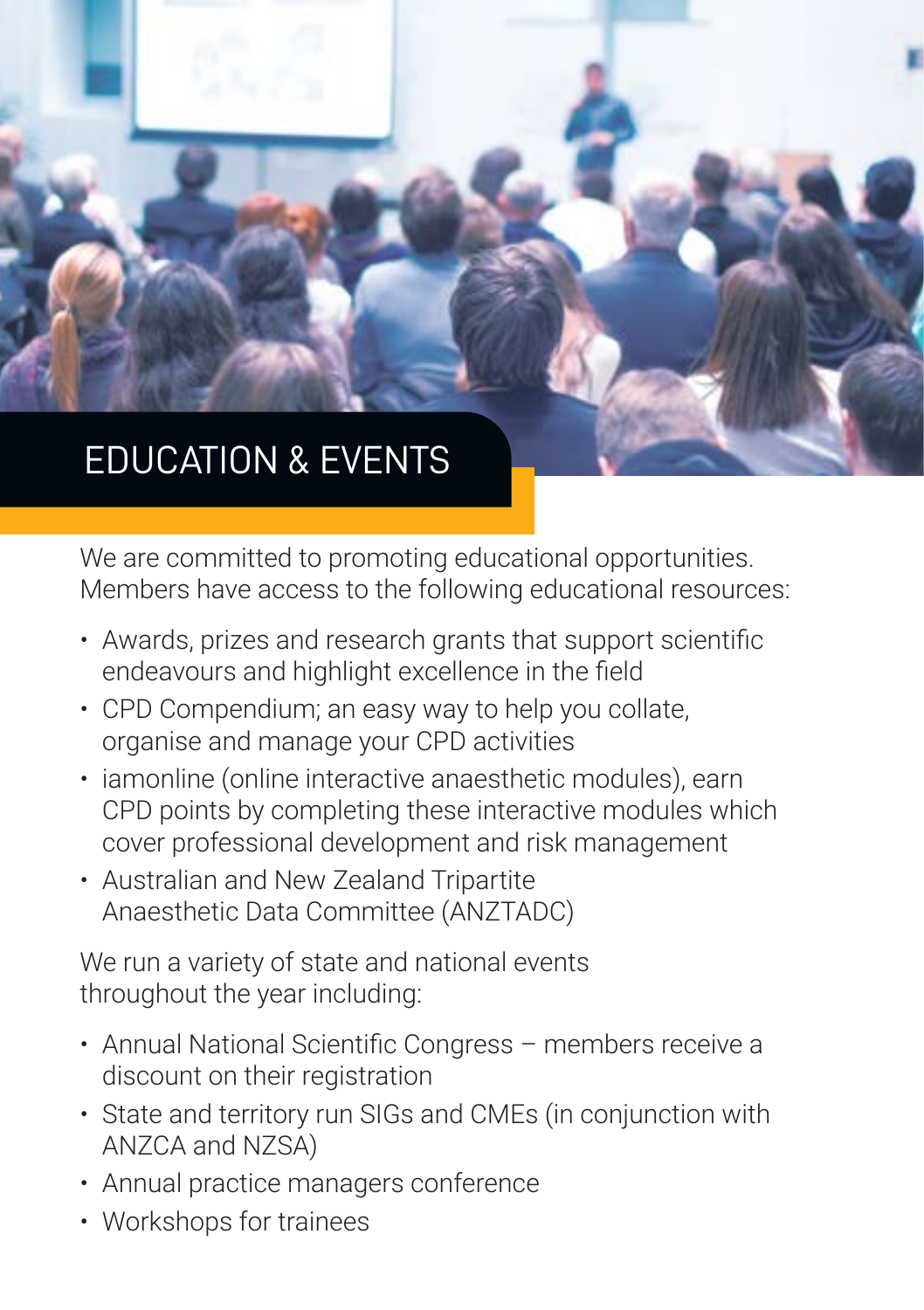# OTHER SERVICES

#### **VOLUNTEER WORK**

We strongly support volunteer work and the promotion of anaesthetic training in developing nations through our Overseas Development and Education Committee.

### **HISTORICAL COLLECTION**

Our museum and historic book collection explore the history and development of anaesthetic practice, highlighting uniquely Australian advancements.

### **POSITIONS VACANT OR LOCUMS**

Members can advertise position vacancies or locum availability free of charge on our website.

### **ASA BENEVOLENT FUND**

Our Benevolent Fund assists members, their families and dependants during a time of serious personal hardship.